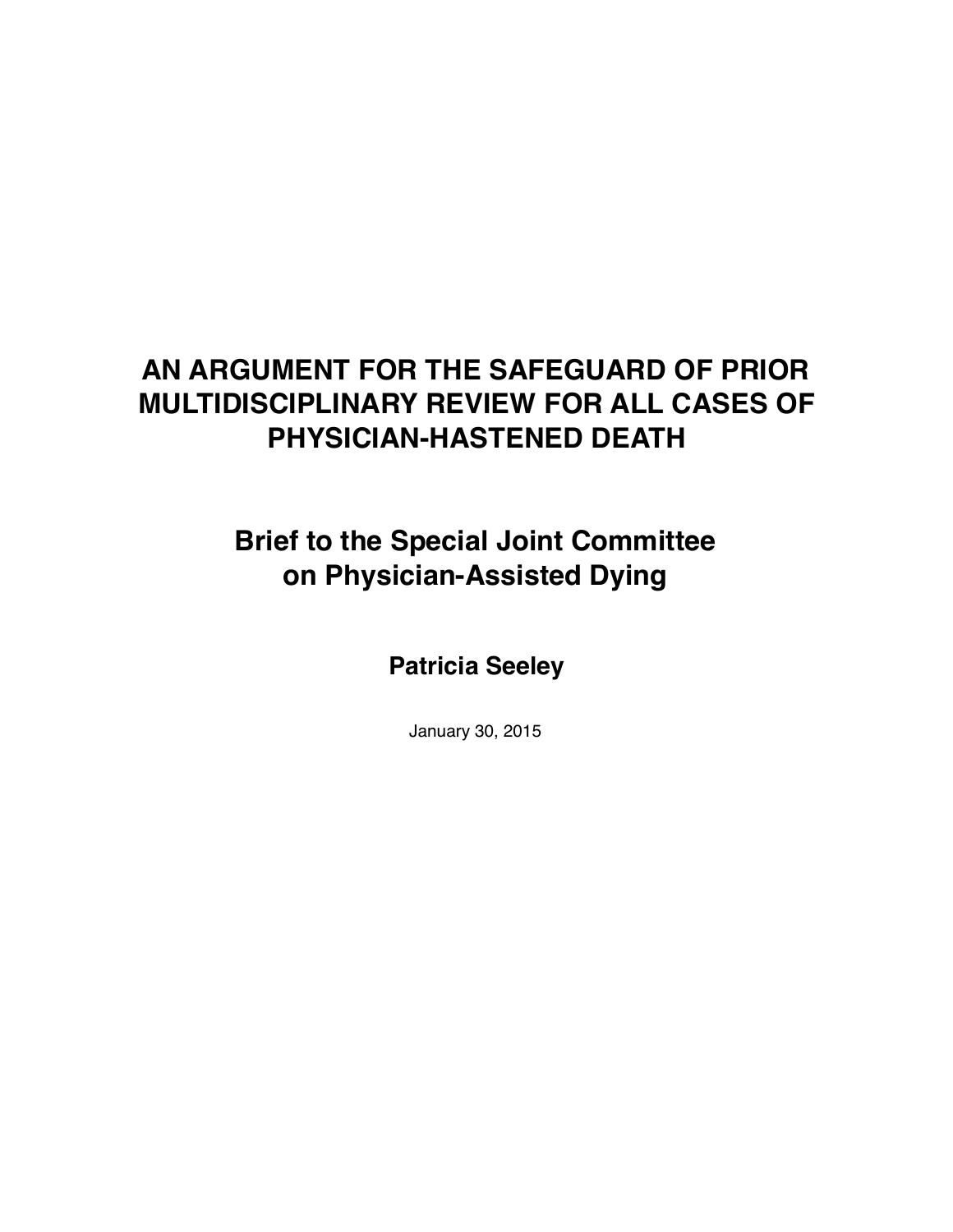#### **AN ARGUMENT FOR THE SAFEGUARD OF PRIOR MULTIDISCIPLINARY REVIEW FOR ALL CASES OF PHYSICIAN-HASTENED DEATH**

## **I get why you don't get it …**

<span id="page-1-0"></span>I get that you don't get what presenters<sup>1</sup> are trying to say about vulnerability.

For you, there's never been cause to doubt your doctor's wisdom; There's never been cause to doubt that your doctor has your best interests at heart. There's never been reason to think that maybe your doctor doesn't think your life is worth living.

You *have* a doctor that you like and trust.

You've never lived in a nursing home or a psychiatric facility, or any other institution in which doctors and nurses make the rules, enforce those rules, and administer punitive "treatments" as consequences when those rules are bent or broken.

You've never had reason to doubt the goodwill of your doctor.

But disabled people have had reason. Disabled people are not valued as equal members of society, especially the ones who are unable to speak, unable to use the toilet independently, unable to move or breathe without assistance. People who lurch, or drool, or utter loud noises at inappropriate moments; people who require a lot of expensive equipment to get around, to manage, to get educated, to get employed, to stay healthy, to steer clear of doctors.

They never assume that doctors are their friends. Some are, but some are not.

The Supreme Court has put disabled lives in doctors' hands as if they are all noble, ethically superior human beings. But they are members of society, and they share the preconceptions and prejudices of their society. They are fallible and they are corruptible.

You appear to assume that all people have a family doc with whom they have a close, trusting relationship. This strikes me as a fantasy based on TV versions of doctors like Marcus Welby. The reality is that many people don't have a family doctor, or have no choice about which family doctor they see in a clinic practice. They may rarely see the same doctor twice. They may not like or trust the doctor they are assigned to when the old one retires. They may avoid or delay medical attention in order to avoid exposing themselves to unpleasant interactions with their doctor.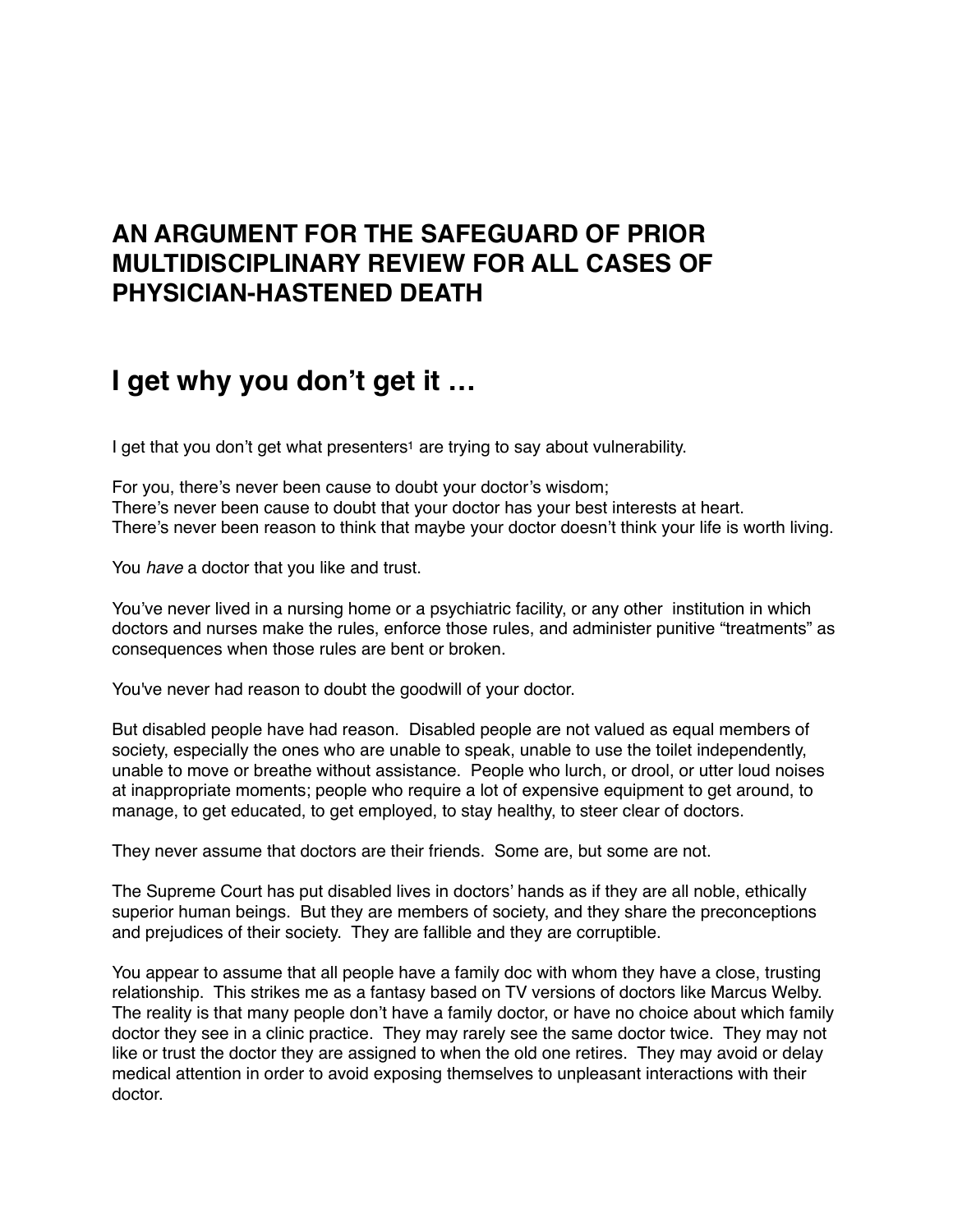Furthermore, when they end up in hospital for emergency care, usually they do not see and have no access to their family doctor, even if they do have a good relationship. While in hospital, they are evaluated and treated by staff doctors or specialists who don't know them at all. There would be no reason to assume that these doctors know anything more than what is spelled out on the chart — blood, pulse, respiration test results. Encounters with such doctors often leave a patient wondering if they noticed the person at all, or just the chart.

You have not heard from many people with disabilities, and many of the ones you have heard from are members of small ad-hoc affiliates of Dying with Dignity. They support physicianassisted death for all, with no rules or restrictions. They are entitled to their view.

But you have not appeared to listen to voices on the other side, and I'm wondering why.

Why are you able to hear Steven Fletcher as he tells his heart-wrenching story about the three months he spent clinging to his living hell of a life, being intubated and suctioned and immobilized, and how the first thing he did as soon as he could talk, was talk to his lawyer and have it written down that he must never again be subjected to this "well-intentioned torture" (at the hands of doctors, mind you!) but be allowed to die instead? The story is moving, to be sure, but had he died, he would not be here to tell it, or to make his plea for us to accept that he should have died, and that others should be assisted to die. And yet he speaks. And yet he accuses those of us who oppose his "solution" of lacking empathy and compassion! Hardly. I do have empathy and I do feel compassion for him in his confusion and ambivalence towards life. I'm glad he didn't die.

Why can you hear his arguments and not those of my friends? I'm just guessing, but it may have to do with the fact that he lived his first 23 years in a strong and able body, much like yours, your son's, your daughter's. Likewise the articulate Linda Jarrett from Dying with Dignity, who lived the first 50 years of her life in a body much like your own. (I feel for her too, by the way.) You are able to hear her. You understand her. You get that, when normal life hits an enormous obstacle, you want to die. I get that. Now the Court has said it's a person's right to check out, as long as they're an adult (some are saying "almost an adult" will do), their suffering is enduring (how enduring?) irremediable (like so many of my disabled friends) and intolerable (in a purely subjective way). You want to die? You don't even have to do it yourself anymore, you can overcome your ambivalent clinging to life by convincing a doctor to do it for you. To you.

You *must* go ahead and make your new law.

But take great care – greater care than you appear to be inclined to take, from the questions and postures revealed in your Committee hearings – take great care to build real safeguards for persons who have lived with disabilities all their lives, have gone to segregated schools, faced discrimination in employment, in leisure, in transportation, in social situations — even, yes, in health care. Their fight is for equality, for support so that they can live their lives and have a few choices about the basics: where to live, and with whom; how to organize their days; where to work and hang out; whether or not to raise children. Their fight is to live, and live well. And of course, to die well — supported, pain-controlled, surrounded by those they love and who love them, not rushed, not hastened or hurried out of the way.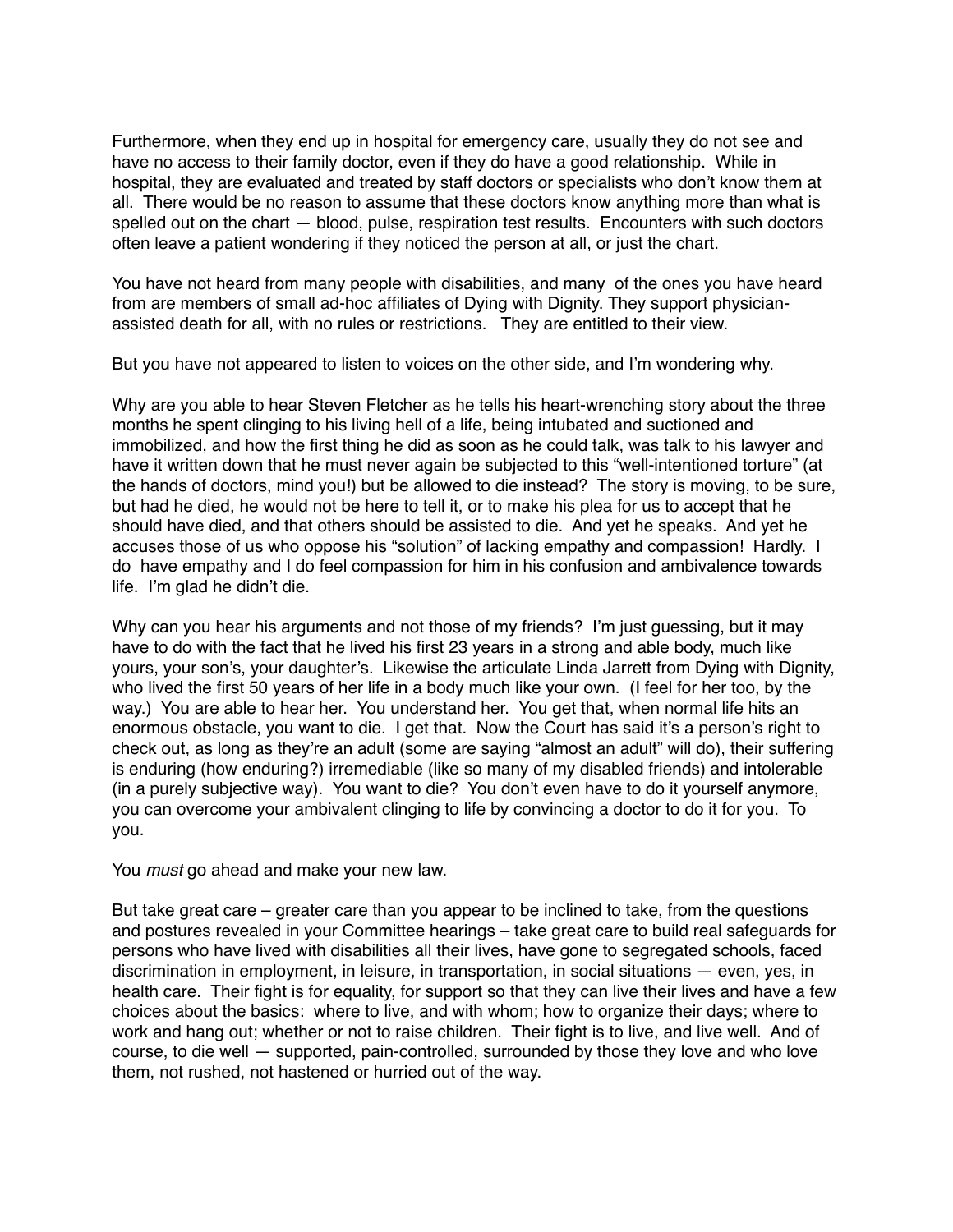Maybe some of them will choose the needle or cocktail of death. But all of them want to be reassured that they will never be pressured in any way to do so. Not by economic necessity; not by subtle devaluation of their personhood; not by over-burdened care-givers; not by scarcity of pain-control options; not by lack of social support; not by shame or fear or sadness or grief or loneliness.

You may think a right to choice in this matter doesn't impact on them at all. But many of them feel differently. They feel that choice for some will endanger others.

How?

Consider:

If you think all doctors are going to wait for all patients to "mention it first" before mentioning death as one of their "health-care options", then you are dreaming. If you think such a suggestion is just a neutral matter of fact, then you have no conception of the tornado of emotion that can whirl inside the mind of a devalued person.

<span id="page-3-0"></span>If you think that "willing" doctors — enthusiasts — won't want to practice their new skills or advance their ideology, you're not in touch with reality.[2](#page-5-1) 

If you think all doctors are good, ethical people who only have their patients' best interests at heart, you are naive. You need to do some reading.[3](#page-5-2) 

<span id="page-3-1"></span>If you think pressure on the health-care system due to the baby-boomer bulge won't lead doctors and hospital boards to consider "promoting" assisted death, your head is in the clouds. And the easiest beds to clear are those containing very sick disabled people, some without active family involvement, who can't muster the anger and entitlement to advocate for themselves — to resist and insist on real palliative treatment, not an easy fix.

Let's be honest. Some disabled people do succumb to despair. They do struggle, and they do suffer. And sometimes their suffering is intolerable and they consider suicide, and some of them carry it out. No matter how disabled they are, they can figure out ways to do it. That's a sad and tragic fact. In our community, in the indigenous communities, even in the tony neighbourhoods of the wealthy and well-educated, suicide is a sad and tragic fact.

Our Supreme Court, however, has decided that suicide by the desperately ill is not tragic and sad, but rather understandable, supportable and even a constitutional right, deserving of medical assistance. Some of our doctors say they are ready to fill the role of suicide assistant, a role that will remain illegal for all other human beings — at least for now. Some will be thrilled with the power vested in them. A small number may abuse that power. There might be enthusiasts like Dr. John MacEachran among them. During his forty-five years on the Alberta Eugenics Board, MacEachran and his cohorts approved over two thousand individuals for medically unnecessary sterilization surgery. A recent case in Belgium brought to light a doctor who has euthanized "hundreds" of his patients. [4](#page-5-3)

<span id="page-3-2"></span>Most of us probably won't be unlucky enough to end up with an enthusiastic cowboy doctor who revels in his new role, but you can't tell us not to worry.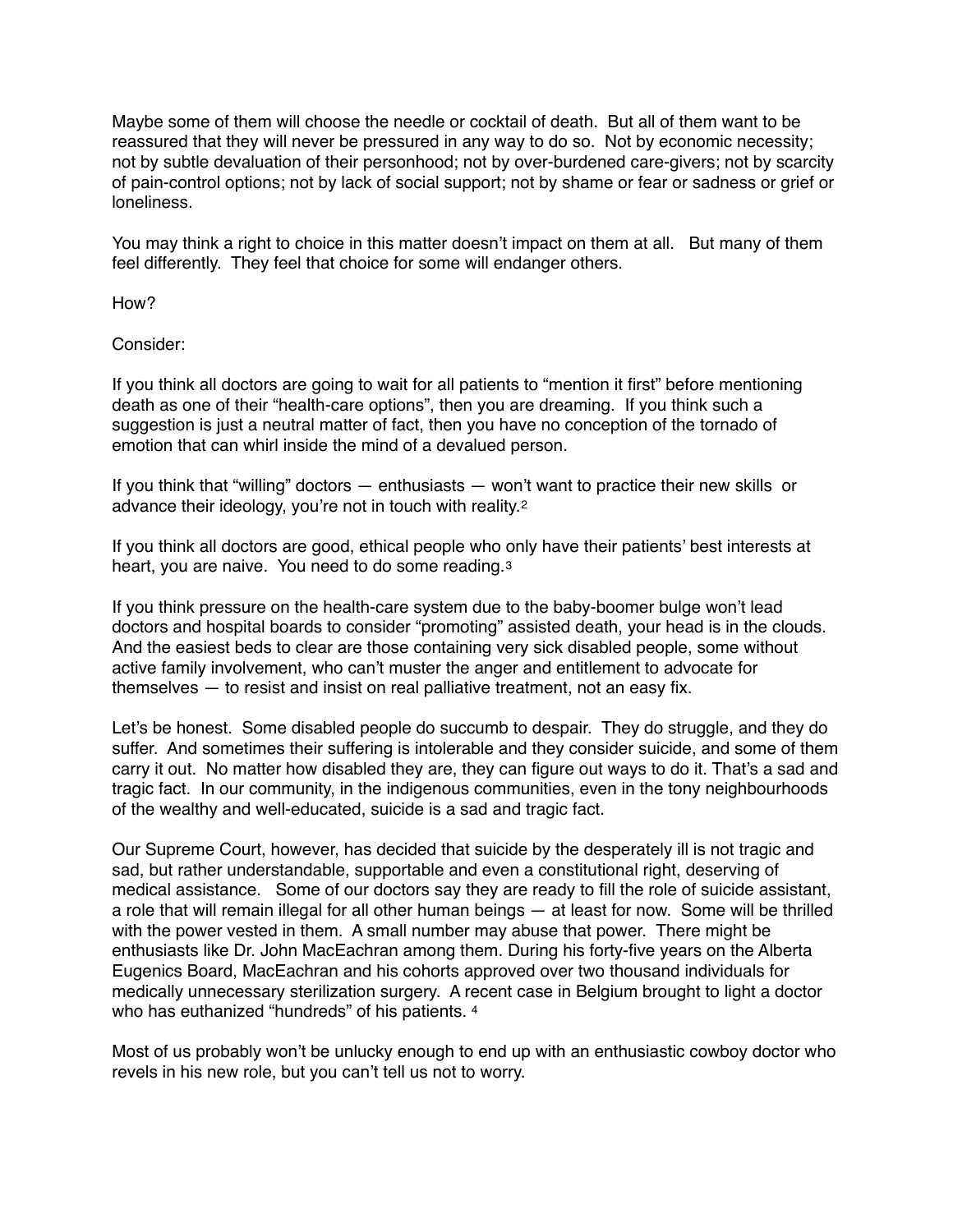But honestly? Nobody's even telling us not to worry — they're just scoffing at our fear and dismissing our concerns. Not even listening.

You may do the same, but I wrote this on the off chance that one or two of you might actually hear. If you are that one or two, thank you for reading.

Thank you for speaking up on behalf of a rigorous, compassionate process that kicks in immediately when a patient requests assistance to die.

Thank you for recognizing the wisdom of involving a team of people, not only physicians, in the discussion and exploration of options open to a person who makes such a request. Thank you for recognizing a role for a social worker, a pastor or spiritual advisor, a friend or concerned family member.

Thank you for standing against the notion that careful consideration constitutes obstruction.

Thank you for recognizing that while doctors might be experts in physical medicine, they are not experts in spiritual well-being or existential anguish — and that includes psychiatrists and psychologists, who nevertheless might have some tools that could and should be employed in the service of reduction of suffering.

Thank you for ensuring that, when such a request is made, the response is not a mechanical ticking off of boxes on an eligibility chart, but rather a response of real compassion and caring for the person dealing with such deep anguish.

Thank you for your attention to my thoughts on this matter.

Respectfully submitted,

Patricia Seeley